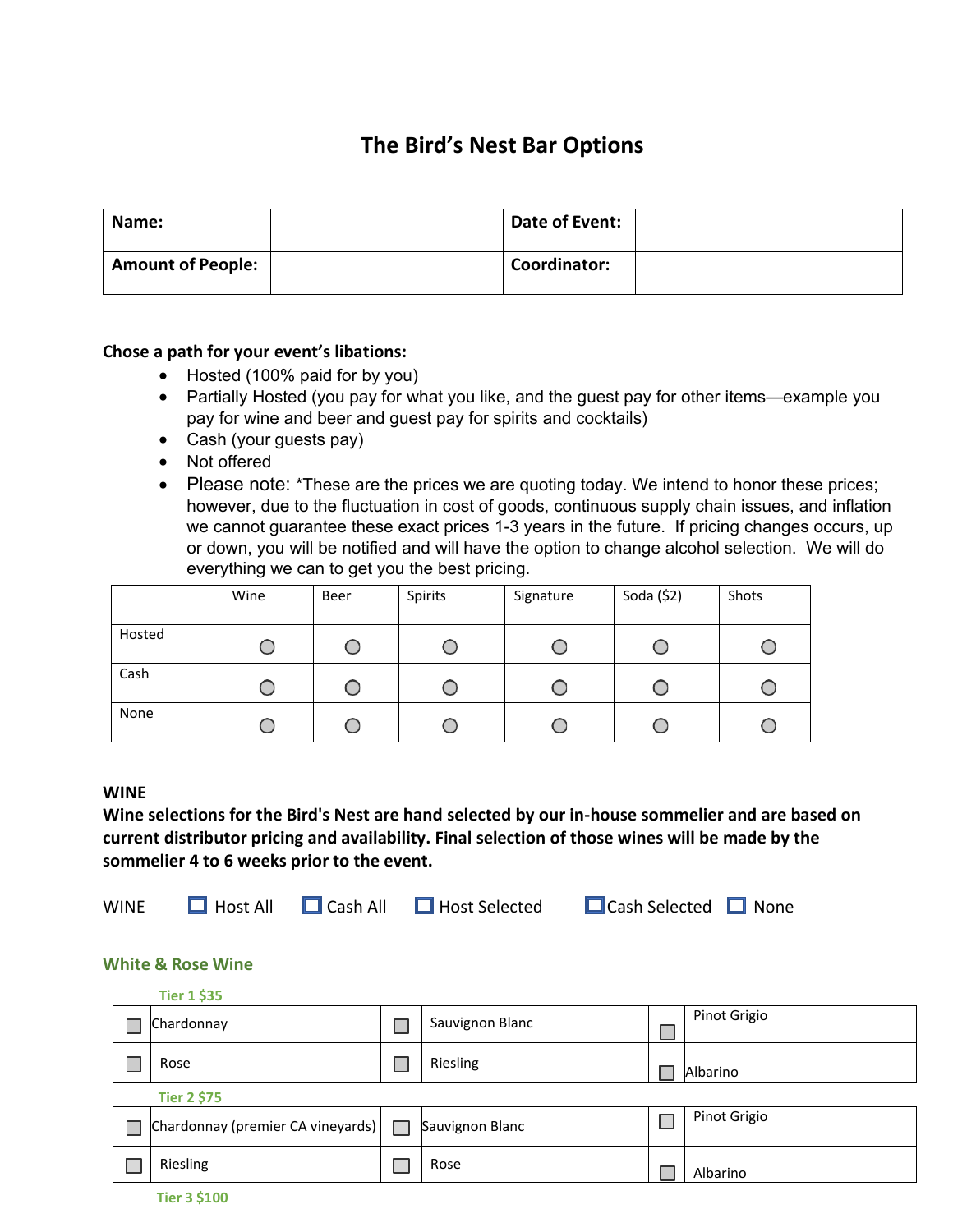| Chardonnay (France or CA) | Sauvignon blanc / Sémillon | Pinot Grigio |
|---------------------------|----------------------------|--------------|
| Riesling                  | Albarino                   | Rose         |

#### **Request Level**

- You will work directly with our sommelier to hand pick your wines
- Prices depend on selection and availability
- Final pricing will be given 4 to 6 weeks prior to your event due to supply chain economics
- All specially requested wines ordered must be paid for at the event
- Bottles of specially ordered wine will mean 12 or 6 (depending on the case size) bottles charged on the final bill. Bottle wines that are not consumed at the event may be taken home.

#### **Sparkling Toast Choices (price by the bottle)**

| C | Prosecco | ◯ Rose           | Champagne | Non-Alcoholic \$18 |
|---|----------|------------------|-----------|--------------------|
|   | $O$ \$35 | O\$35            | 'NA       | <b>D\$35</b>       |
|   | \$50     | ) \$50           | \$75      | 540                |
|   | \$80     | <b>580</b>       | \$100     | \$60               |
|   | \$100    | $\bigcirc$ \$100 | \$150     | O <sub>NA</sub>    |

### **Red Wine**

| <b>Tier 1 \$35</b> |           |           |
|--------------------|-----------|-----------|
| Merlot             | Cabernet  | Zinfandel |
| Pinot Noir         | <b>NA</b> | <b>NA</b> |

| <b>Tier 2 \$75</b> |          |           |
|--------------------|----------|-----------|
| Merlot             | Cabernet | Zinfandel |
| Pinot Noir         | Nebbiolo | Malbec    |
| Sangiovese         | Syrah    | Grenache  |

#### **Tier 3 \$100**

| Merlot                      | Cabernet | Merlot/Cabernet (Bordeaux) |
|-----------------------------|----------|----------------------------|
| Pinot Noir (Burgundy or CA) | Nebbiolo | Malbec                     |
| Grenache                    | Syrah    | Sangiovese                 |

#### **Request Level \$100+**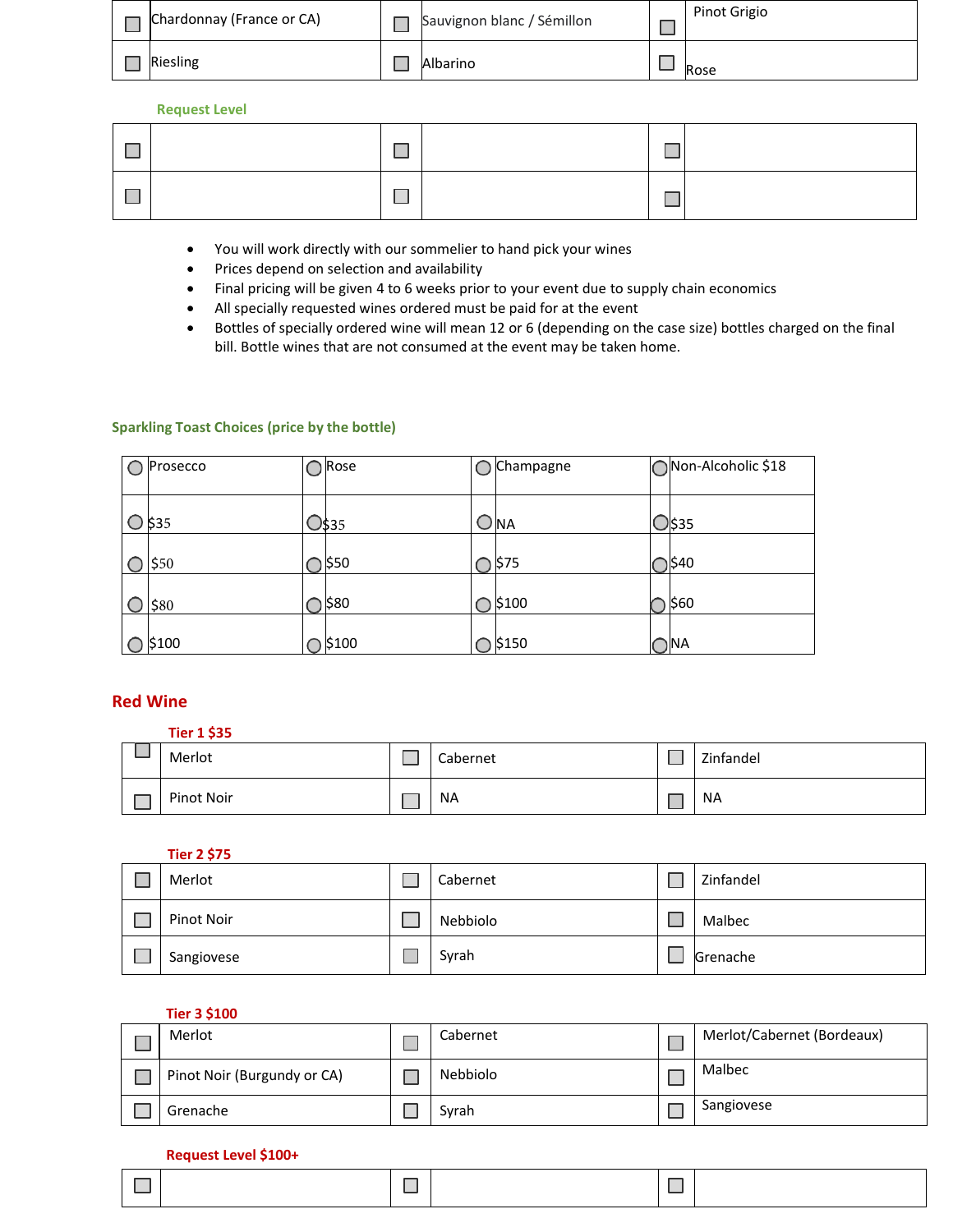- You will work directly with our sommelier to hand pick your wines
- Prices depend on selection and availability
- Final pricing will be given 4 to 6 weeks prior to your event due to supply chain economics
- All specially requested wines ordered must be paid for at the event
- Bottles of specially ordered wine will mean 12 or 6 (depending on the case size) bottles charged on the final bill. Bottle wines that are not consumed at the event may be taken home.

**BEER – choose a path, check beer and indicate serving size**

**Specialty beer orders, for special request not listed here--bottles or kegs, please ask your Event Manager. Please note that keg availability and pricing is subject to change due to brewery production and distribution changes.**

**IF HOSTING BEER, please select no more than 4 bottles and or 2 kegs. Keg orders will be charged in full whether consumed or not.** 

| <b>Host All</b><br><b>BEER</b> |  | $\Box$ Cash All | $\Box$ Host Selected |               | $\Box$ Cash Selected $\Box$ None |      |
|--------------------------------|--|-----------------|----------------------|---------------|----------------------------------|------|
|                                |  | Bottles \$6     | 5 Gal                | 7.5 Gal \$245 | 15.5 Gal \$415                   | Cash |
| Michelob Ultra                 |  | <b>COL</b>      |                      |               |                                  |      |
| <b>Bud Light</b>               |  | H               |                      |               |                                  |      |
| Coors Original                 |  |                 |                      |               | $\Box$                           |      |
| Coors Light                    |  | H               |                      |               | H                                |      |
| Miller Lite                    |  |                 |                      |               |                                  |      |

Micros/Imports

|                          | Bottles/Can \$6 5 Gal \$195 | 7.5 Gal \$275 | 15.5 Gal \$450 | Cash |
|--------------------------|-----------------------------|---------------|----------------|------|
| Avery                    |                             |               |                |      |
| Lumpy Ridge<br>Seasonal  |                             |               |                |      |
| <b>Rock Cut Seasonal</b> |                             |               |                |      |
| Odell 90 Shilling        |                             |               |                |      |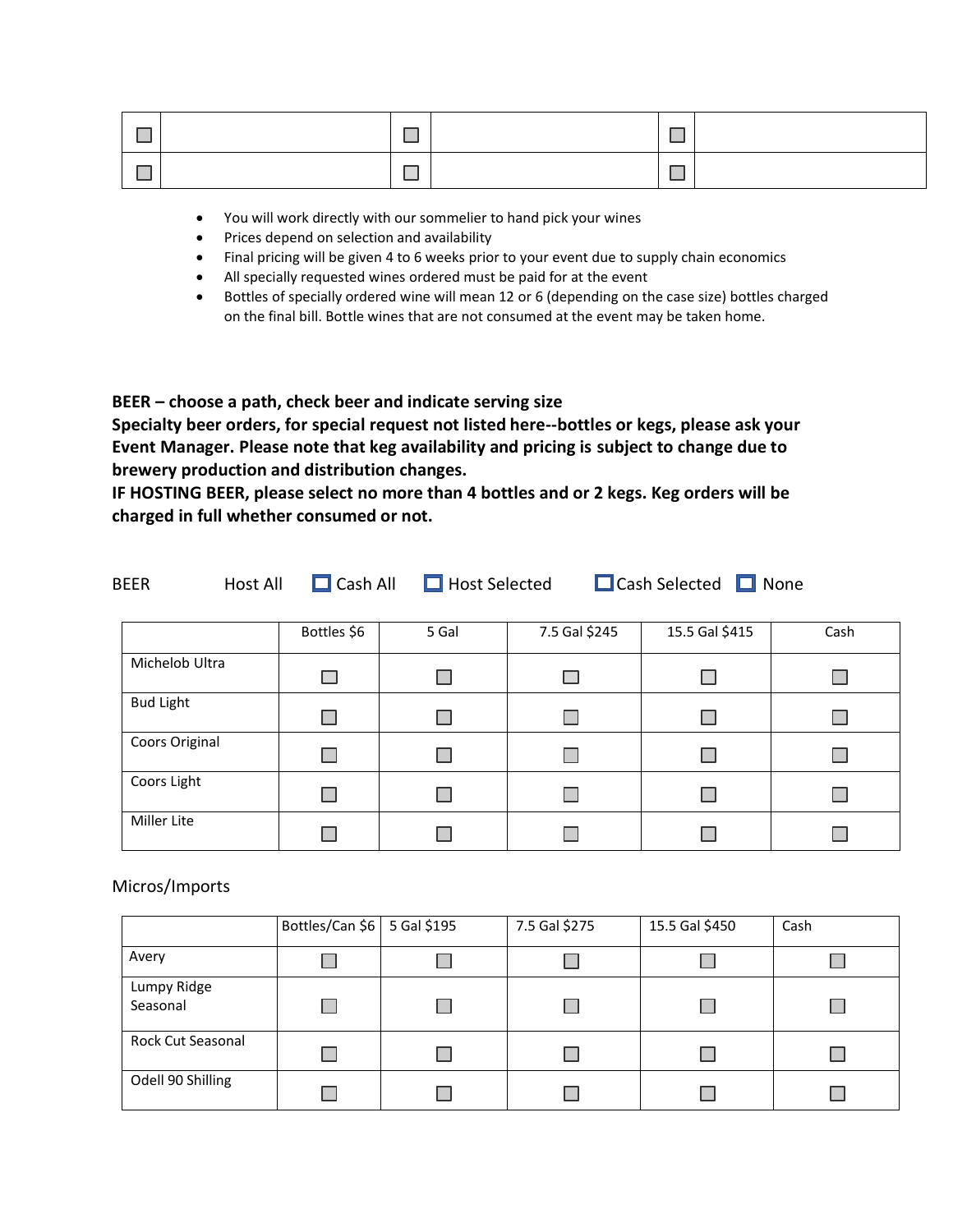| Left Hand Milk Stout              |                |                |           |           |           |
|-----------------------------------|----------------|----------------|-----------|-----------|-----------|
| Corona                            |                |                |           |           |           |
| New Belgium Mt Time<br>Larger     |                |                |           |           |           |
| Haykin Family<br>(Colorado) Cider | Bottles: 375ml | Bottles: 750ml | <b>NA</b> | <b>NA</b> | <b>NA</b> |
| Wild Basin Hard<br>Seltzer        |                | <b>NA</b>      | <b>NA</b> | <b>NA</b> | <b>NA</b> |

# **Brunch Options:**

| \$35 Per Bottle - Prosecco | S35 Per Bottle - Rose  | \$75 Per Bottle - Champagne   |
|----------------------------|------------------------|-------------------------------|
| S50 Per Bottle - Prosecco  | \$50 Per Bottle - Rose | $$100$ Per Bottle - Champagne |
| \$80 Per Bottle - Prosecco | S80 Per Bottle - Rose  | \$150 Per Bottle - Champagne  |
| Request - Prosecco         | Request-Rose           | \$200 Per Bottle - Champagne  |

# **Bloody Bar: Elevations Bloody Mary Mix +**

| Spicy                  | Wheatley Vodka \$11        | Grey Goose Vodka \$14 |
|------------------------|----------------------------|-----------------------|
| Regular                | Tito's Handmade Vodka \$12 | Ketel One Vodka \$13  |
| House Smoked Bacon \$2 | Pickles \$1                | Olives \$1            |
| Veggie Sticks \$2      | Antipasto Skewers \$3      | Shrimp Skewers \$8    |

## **Mimosas:**

| $$35$ Per Bottle – Prosecco | Orange Juice    | Strawberry puree \$1 |
|-----------------------------|-----------------|----------------------|
| \$50 Per Bottle - Prosecco  | Peach (Bellini) | Raspberry puree \$   |
| \$75 Per Bottle - Champagne | Pineapple       | Blackberry puree \$1 |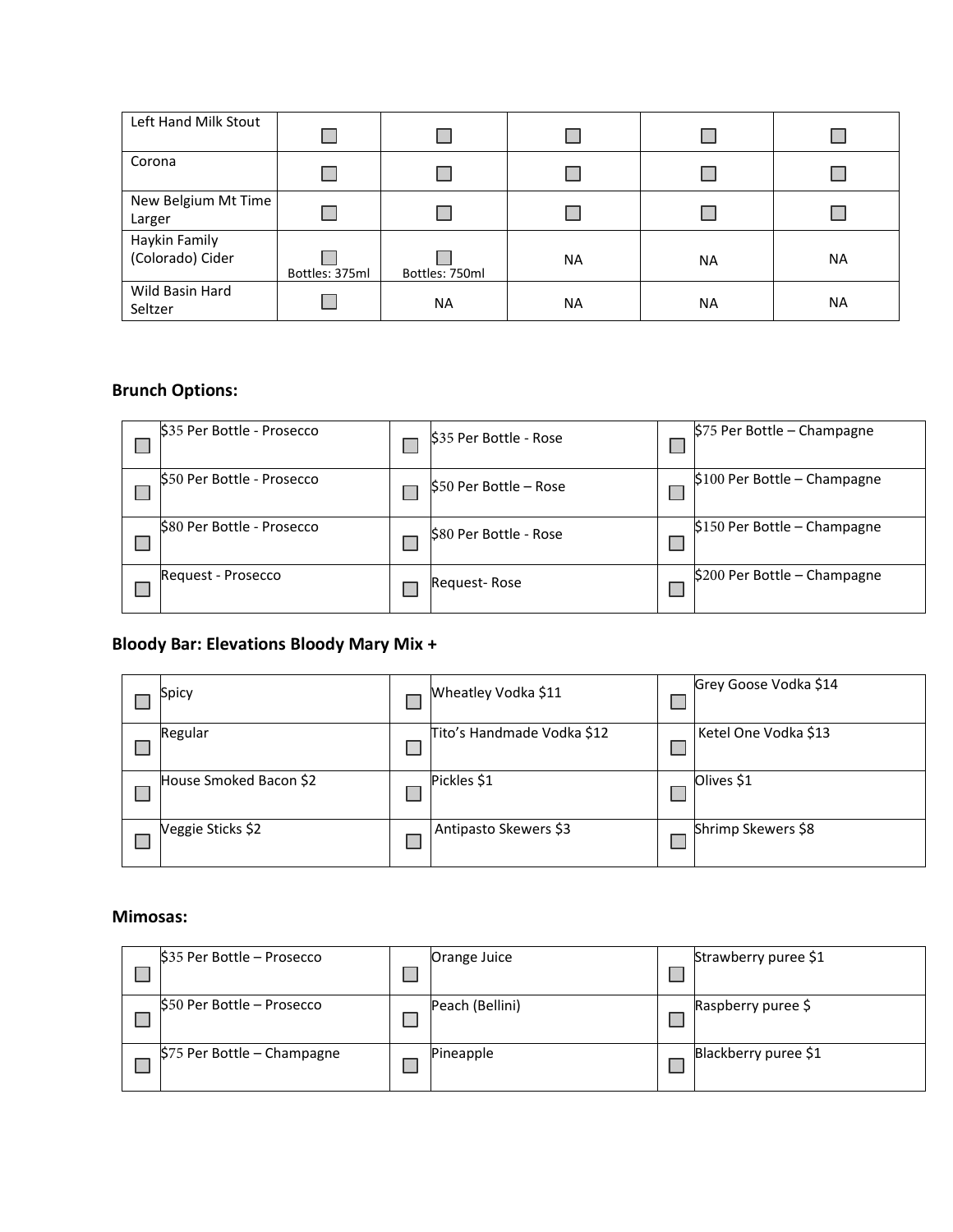|  | \$100 Per Bottle - Champagne |  | <b>Grapetruit</b> |  | 'omegranate \$1 |
|--|------------------------------|--|-------------------|--|-----------------|
|--|------------------------------|--|-------------------|--|-----------------|

## **In addition to Champagne or Prosecco Mimosas:**

| + Grand Mariner $(1/2 oz)$ \$6 | + Vodka (1/2 oz)<br>Choose Vodka | + Tequila (Paloma) 1 oz<br>Choose Teauilla |
|--------------------------------|----------------------------------|--------------------------------------------|
| + Chambord $(1/2 oz)$ \$6      | Tito's Handmade Vodka \$5        | Exotico Blanco Tequila \$8                 |
| + Rosé (1/2 oz) \$2            | Grey Goose Vodka \$7             | Hornito's Reposado \$10                    |
| + St Germaine $(1/2$ oz) \$5   | Ketel One Vodka \$6              | Patron Silver \$12                         |

## **SPIRITS**

**If HOSTING SPIRITS, please select which spirits you would like available. For a cash bar, we will have all spirits available.**

| Tier 1 - \$8/drink                  | $\Box$ Host All | $\Box$ Cash All | $\Box$ Host Selected | $\Box$ Cash Selected |
|-------------------------------------|-----------------|-----------------|----------------------|----------------------|
|                                     |                 | Host            | Cash                 | Not Available        |
| Wheatley Vodka                      |                 |                 |                      |                      |
| Western Sun Flavors                 |                 |                 |                      |                      |
| (Blueberry, Watermelon, Grapefruit) |                 |                 |                      |                      |
| Jim Beam Bourbon                    |                 |                 |                      |                      |
| Canadian Club                       |                 |                 |                      |                      |
| Cuttysark Scotch                    |                 |                 |                      |                      |
| Tanqueray Gin                       |                 |                 |                      |                      |
| Exotico Blanco Tequila              |                 |                 |                      |                      |
| Captain Morgan Spiced Rum           |                 |                 |                      |                      |
| Bacardi Rum                         |                 |                 |                      |                      |
| Malibu Rum                          |                 |                 |                      |                      |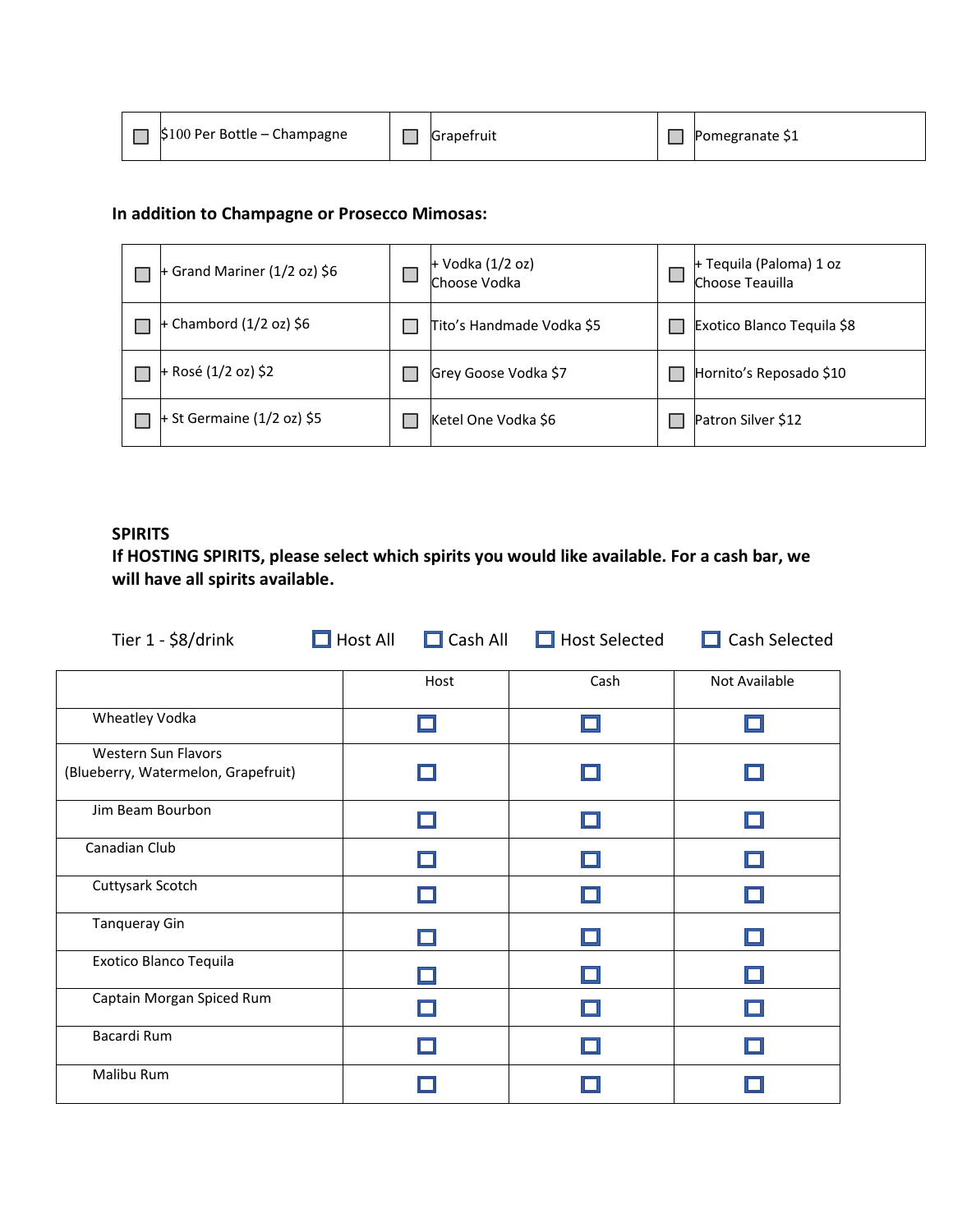| Kahlua                     |  |  |
|----------------------------|--|--|
| Bailey's Irish Cream       |  |  |
| <b>Elkins Spiced Apple</b> |  |  |

| Tier 2 - \$10/drink        | $\Box$ Host All<br>$\Box$ Cash All | $\Box$ Host Selected | $\Box$ Cash Selected |
|----------------------------|------------------------------------|----------------------|----------------------|
|                            | Host                               | Cash                 | Not Available        |
| Tito's Handmade Vodka      |                                    | H                    |                      |
| Woody Creek Potato Vodka   |                                    |                      |                      |
| Maker's Mark Bourbon       |                                    |                      |                      |
| Breckenridge Bourbon       |                                    |                      |                      |
| Jameson Irish Whiskey      |                                    |                      |                      |
| <b>Jack Daniels</b>        |                                    |                      |                      |
| Crown Royal                |                                    |                      |                      |
| Dewar's White Label Scotch |                                    |                      |                      |
| <b>Bombay Sapphire Gin</b> |                                    |                      |                      |
| Espolon Reposado           |                                    |                      |                      |
| Frangelico                 |                                    |                      |                      |
| <b>Grand Marnier</b>       |                                    |                      |                      |
| St. Germain                |                                    |                      |                      |
| Godiva Chocolate Liqueurs  |                                    |                      |                      |
| Disaronno Amaretto         |                                    |                      |                      |

| Tier $3 - $12/d$ rink      | Host All | Cash All | <b>Host Selected</b> | Cash Selected |
|----------------------------|----------|----------|----------------------|---------------|
|                            |          | Host     | Cash                 | Not Available |
| Yellowstone Select Bourbon |          |          |                      |               |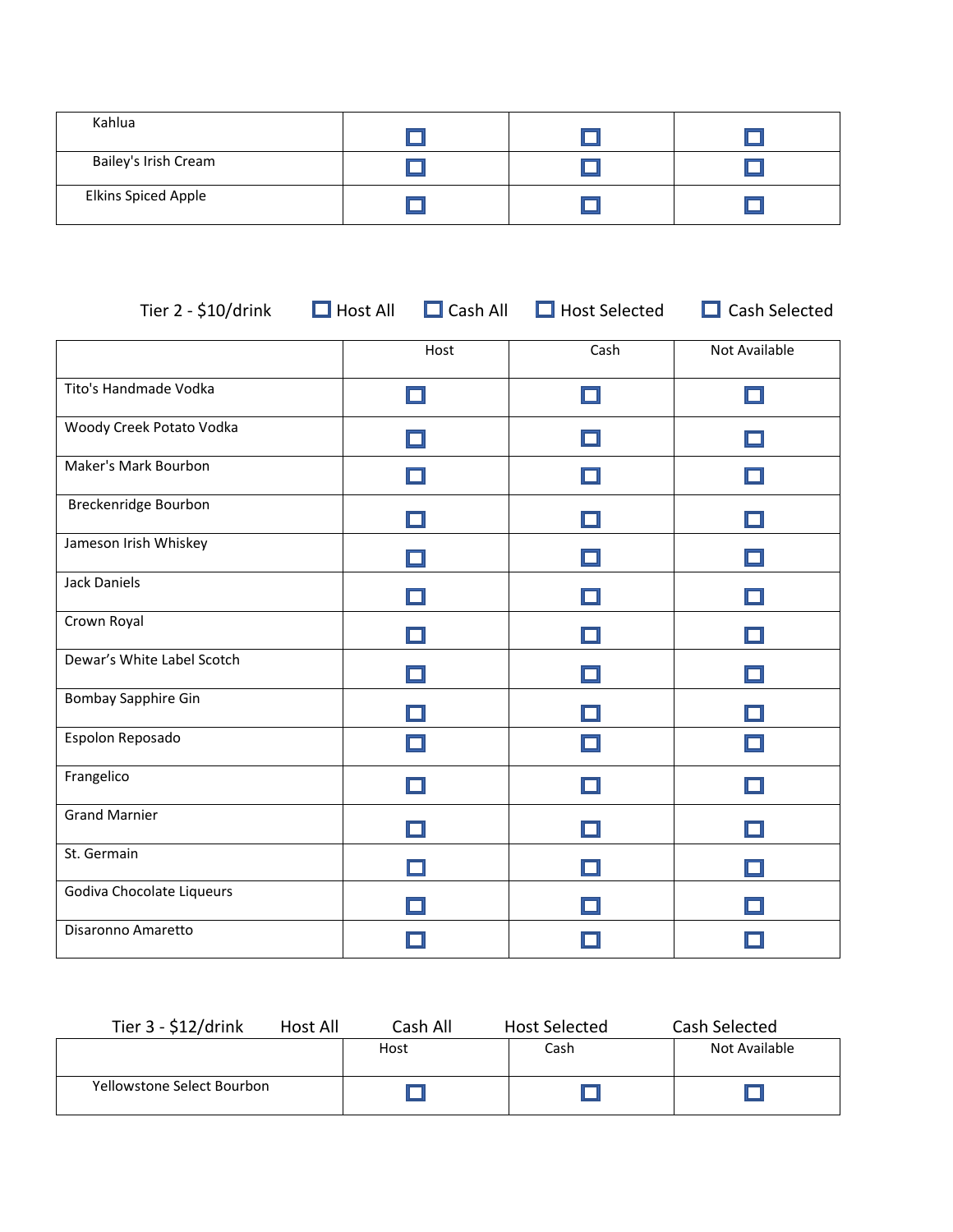| Ketel One Vodka         |  |  |
|-------------------------|--|--|
| Leopold Bros Gin        |  |  |
| Patron Silver           |  |  |
| Diplomatico Reserva Rum |  |  |
| Laphroaig 10yr          |  |  |
| Woody Creek Bourbon/Rye |  |  |
| Bowmore 12yr            |  |  |
| Hornitos Anejo          |  |  |
| Johnnie Walker Black    |  |  |
| Courvoisier VSOP        |  |  |

| Tier 4 - \$16/drink<br><b>Host All</b> | Cash All | <b>Host Selected</b> | Cash Selected |
|----------------------------------------|----------|----------------------|---------------|
|                                        | Host     | Cash                 | Not Available |
| 291 Small Batch Bourbon                |          |                      |               |
| 291 Small Batch Rye                    |          |                      |               |
| Johnnie Walker Green                   |          |                      |               |
| Roku Gin                               |          |                      |               |
| <b>Bozal Barril Mezcal</b>             |          |                      |               |
| Pikesville 110 Rye                     |          |                      |               |
| Grey Goose                             |          |                      |               |
| Angel's Envy Bourbon                   |          |                      |               |
| Glenfiddich 12yr                       |          |                      |               |
| Ron Zacapa 23yr                        |          |                      |               |

# **Signature Cocktails--chose a path, check what cocktails you want to include**

Host All  $\Box$  Cash All  $\Box$  Host Selected  $\Box$  Cash Selected